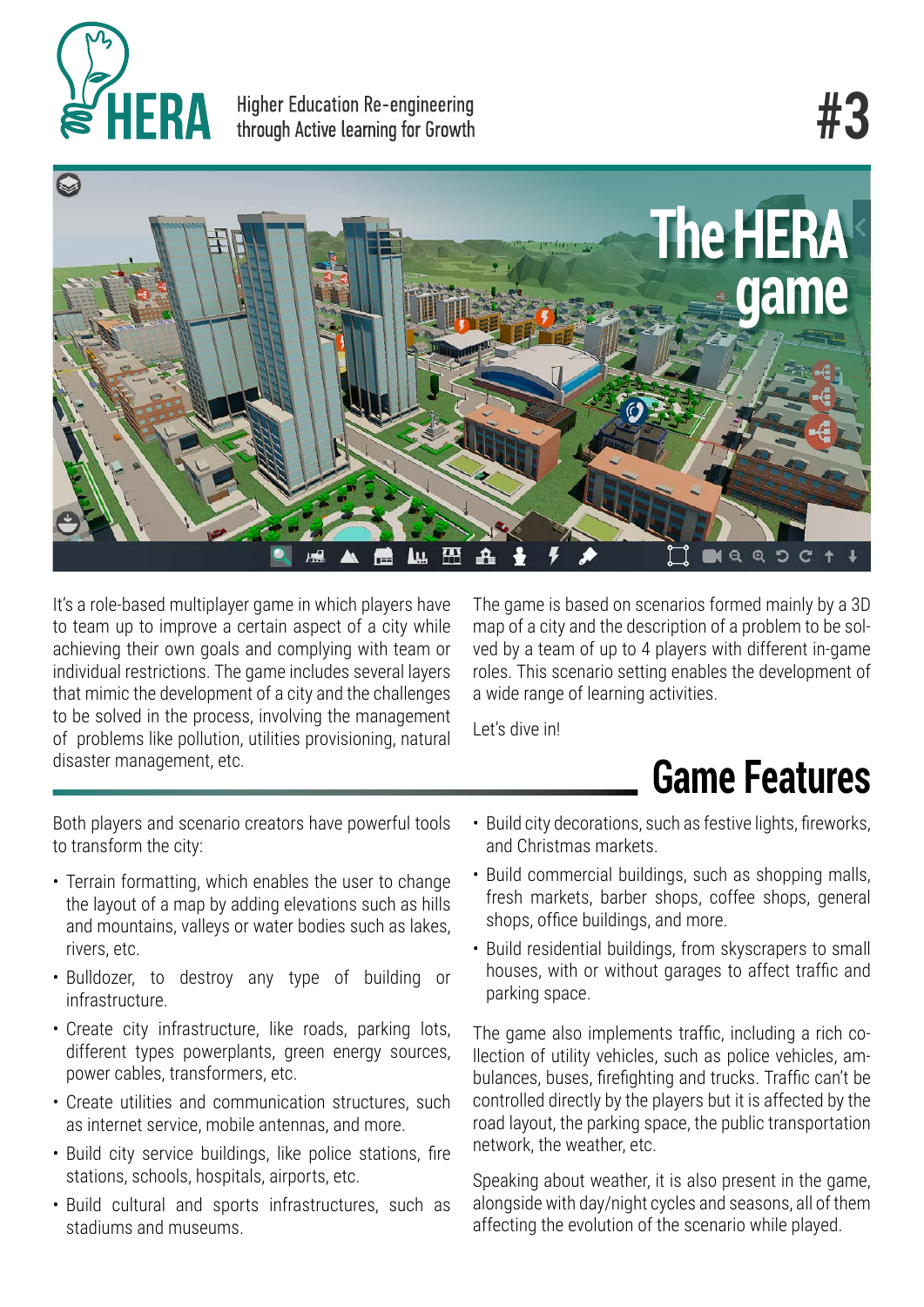



Scenarios in the HERA game have 2 main components: the city, where the players will play, and the scenario description, where a challenging problem and the corresponding learning activity are defined.

**Map tools menu. From left to right: bulldoze, terraforming, housing, industry (selected), commerce, public services, culture, infraestructure and layers.**

At first, creating a scenario can be as simple or complex as the city or town you want to create. Due to the game mechanics, the buildings need to be connected with the rest of the city by roads, electric power lines, etc., just as a real city, in order to be able to mimic real problems.

#### **Creating a city**

When creating a city, teachers can start from a public scenario, which has a fully functional city already created, as the foundation for their own scenario. This way, it's easier and faster to create a new learning activity as they don't need to build an entire city from scratch.

Teachers don't have in-game time or budget restrictions to modify any existing city in a scenario. The idea behind this is that scenario creators can generate a city that is suitable for the problem they are going to present, so it provides a suitable context with different viable solutions. At the same time, the city also has an influence on the difficulty of the scenario.

| <b>Scenario Editor</b><br>⊛                             |                      |                           |                             |                           |  |  |
|---------------------------------------------------------|----------------------|---------------------------|-----------------------------|---------------------------|--|--|
| General                                                 | Role 1 Main          | <b>Role 1 Objectives</b>  | Role 2 Main                 | <b>Role 2 Objectives</b>  |  |  |
| <b>Enter Name</b>                                       | <b>SCENARIO NAME</b> |                           |                             |                           |  |  |
| Olympic village 1.21                                    |                      |                           |                             |                           |  |  |
|                                                         | А                    | <b>Number of Roles</b>    |                             |                           |  |  |
| <b>INITIAL BUDGET</b>                                   |                      |                           |                             |                           |  |  |
| <b>Common to All Roles</b>                              |                      |                           | <b>Enter Value</b><br>50000 |                           |  |  |
|                                                         |                      |                           |                             |                           |  |  |
|                                                         |                      |                           |                             |                           |  |  |
|                                                         |                      | <b>TIME</b>               |                             |                           |  |  |
| <b>Using Seasons</b>                                    |                      |                           | Scenario duration in days   | <b>Enter Value</b><br>360 |  |  |
| Starting season (1 season = 90 days, 1 year = 360 days) |                      |                           |                             |                           |  |  |
| Spring                                                  |                      |                           |                             |                           |  |  |
| Night/Day cycle                                         |                      |                           | <b>Using Weather</b>        |                           |  |  |
|                                                         |                      |                           |                             |                           |  |  |
|                                                         |                      | <b>EVENTS</b>             | <b>Entravalor</b>           |                           |  |  |
| None                                                    |                      | A Flood will happen after | 30                          | days                      |  |  |

**Scenario creator main menu. Includes scenario name, number of roles, budget, time variables and evants. A text description of the scenario is also provided.**

**Role capacities menu. This view also includes a role description with the tasks assigned to this role.**



### **Defining the scenario**

The real complexity for the players relies on how the scenario is described, specifically how the tasks and capabilities of the roles are distributed.

The scenario description includes the main goal and tasks for the team, a description of each player's role with individual goals, capabilities and restrictions. This last part determines how the players will deal with their tasks as a team.

Scenario creators can also decide about weather conditions, with the possibility of triggering natural disasters, day/night cycles seasons and the duration of the scenario in days.

| <b>ROLE CAPACITIES</b> |                              |  |                                 |  |
|------------------------|------------------------------|--|---------------------------------|--|
|                        | <b>Build Everything</b>      |  | <b>Bulldoze Everything</b>      |  |
|                        | <b>Build Housing</b>         |  | <b>Bulldoze Housing</b>         |  |
|                        | <b>Build Commerce</b>        |  | <b>Bulldoze Commerce</b>        |  |
|                        | <b>Build Industries</b>      |  | <b>Bulldoze Industries</b>      |  |
|                        | <b>Build Infrastructure</b>  |  | <b>Bulldoze Infrastructure</b>  |  |
|                        | <b>Build Public Services</b> |  | <b>Bulldoze Public Services</b> |  |
|                        | <b>Build Culture</b>         |  | <b>Bulldoze Culture</b>         |  |
|                        | Terraforming                 |  | <b>Terrain Zoning</b>           |  |